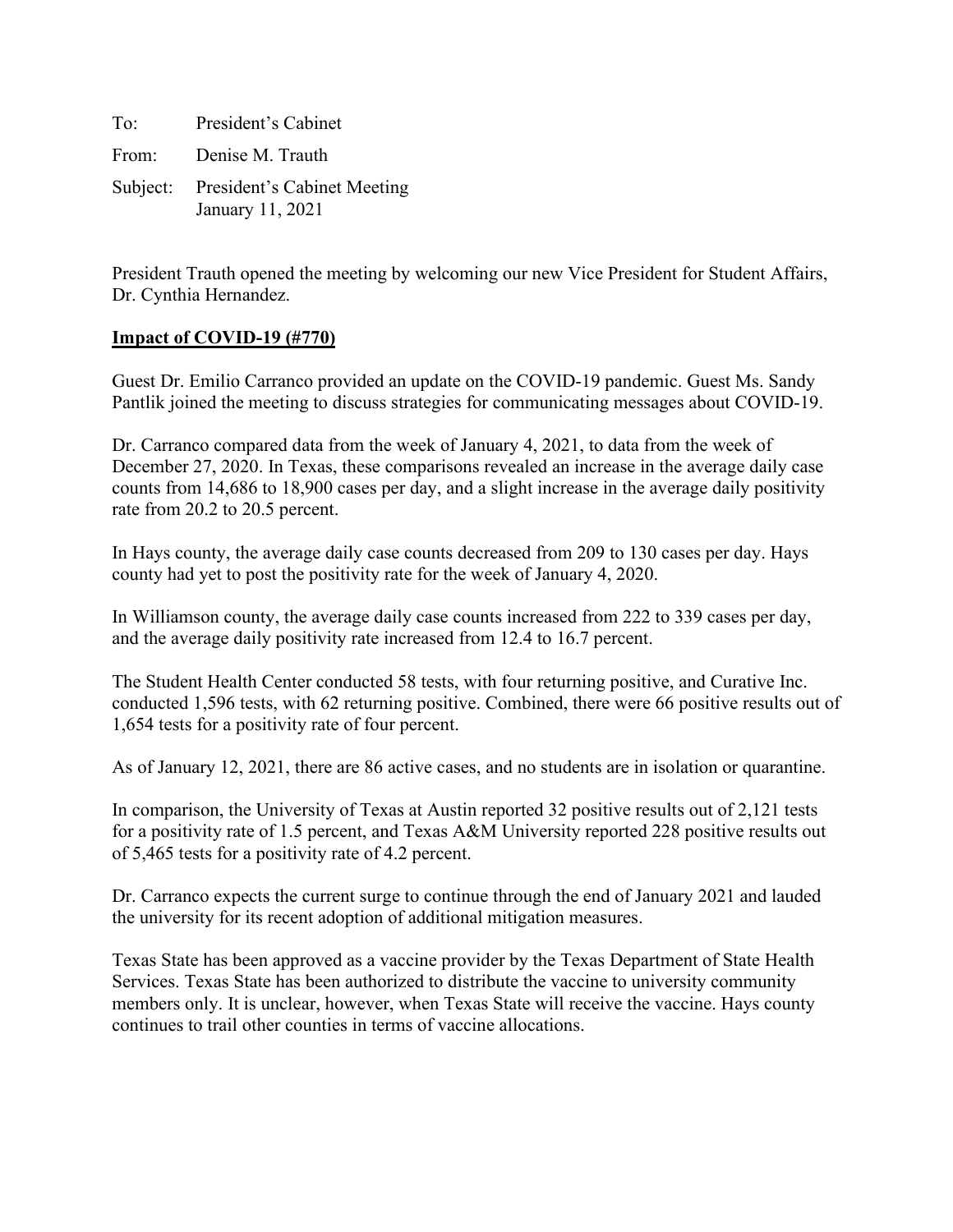The Mass Vaccination Planning Work Group will finalize Texas State's mass vaccination plans by the end of the week of January 11, 2021. Certain preparations are underway and summarized as follows:

- Vaccinations will be available on the Round Rock Campus. Dr. Carranco is working with Round Rock Campus personnel to identify a location for vaccination.
- Vaccinations will be available on the San Marcos Campus in the LBJ Ballrooms.
- A registration application is nearly finished.
- The priority groups have been identified in accordance with the Department of State Health Services guidelines.
- To ensure that all vaccine allocations are distributed in a timely manner, a waiting list will be maintained.
- A vaccination webpage will go live towards the end of the week of January 11, 2021.
- There will be no out-of-pocket cost to receive the vaccine.

In collaboration with the College of Health Professions, the Office of Human Resources, the Office of Disability Services, and the ADA Compliance Coordinator, Dr. Carranco is developing a process for identifying university community members eligible for the vaccine, when it comes available, by priority group.

Dr. Carranco discussed staffing for the vaccinations. President Trauth asked Mr. Algoe and Provost Bourgeois to assist in identifying staff and students to help.

Dr. Carranco discussed the upcoming mass Antigen testing event. Upon arriving to the San Marcos Campus for move-in, each student will be required to present evidence of a negative test result prior to proceeding to their assigned housing facility. The verification process will be conducted as a "drive-through" event at parking lot P-9 located between Bobcat Stadium and the University Event Center. Students presenting appropriate testing evidence will be approved for move-in and will receive a Move-in Certificate to present when they arrive at their respective residence hall. For students who had difficulty getting a test and do not have a result prior to move-in, a limited number of rapid Antigen tests (about 1,000 per day) will be available on January 17 and 18, 2021. Clinical laboratory science students and athletics trainers are assisting the Student Health Center staff with this event.

The San Marcos Campus will soon have a second testing location. A Curative, Inc. mobile van will be parked in the Student Health Center parking lot. This location will be open weekly, Monday through Saturday, and will only test Texas State faculty, staff, and students.

Dr. Carranco reported that the FDA Safety Communication released a Safety Communication on January 4, 2021, about the Curative SARS-CoV-2 Assay and the potential risk of false negative results. According to a statement release by Curative, Inc., "Curative's test has been validated and is being offered during the pandemic under an Emergency Use Authorization, and is labeled with specific warnings, precautions, and limitations that FDA reiterated in the Safety Communication. The test performance and labeling, however, have not changed, nor has the company observed any changes in test performance." Dr. Carranco added that KorvaLabs, the laboratory that developed Curative's test, was one of the first laboratories to apply for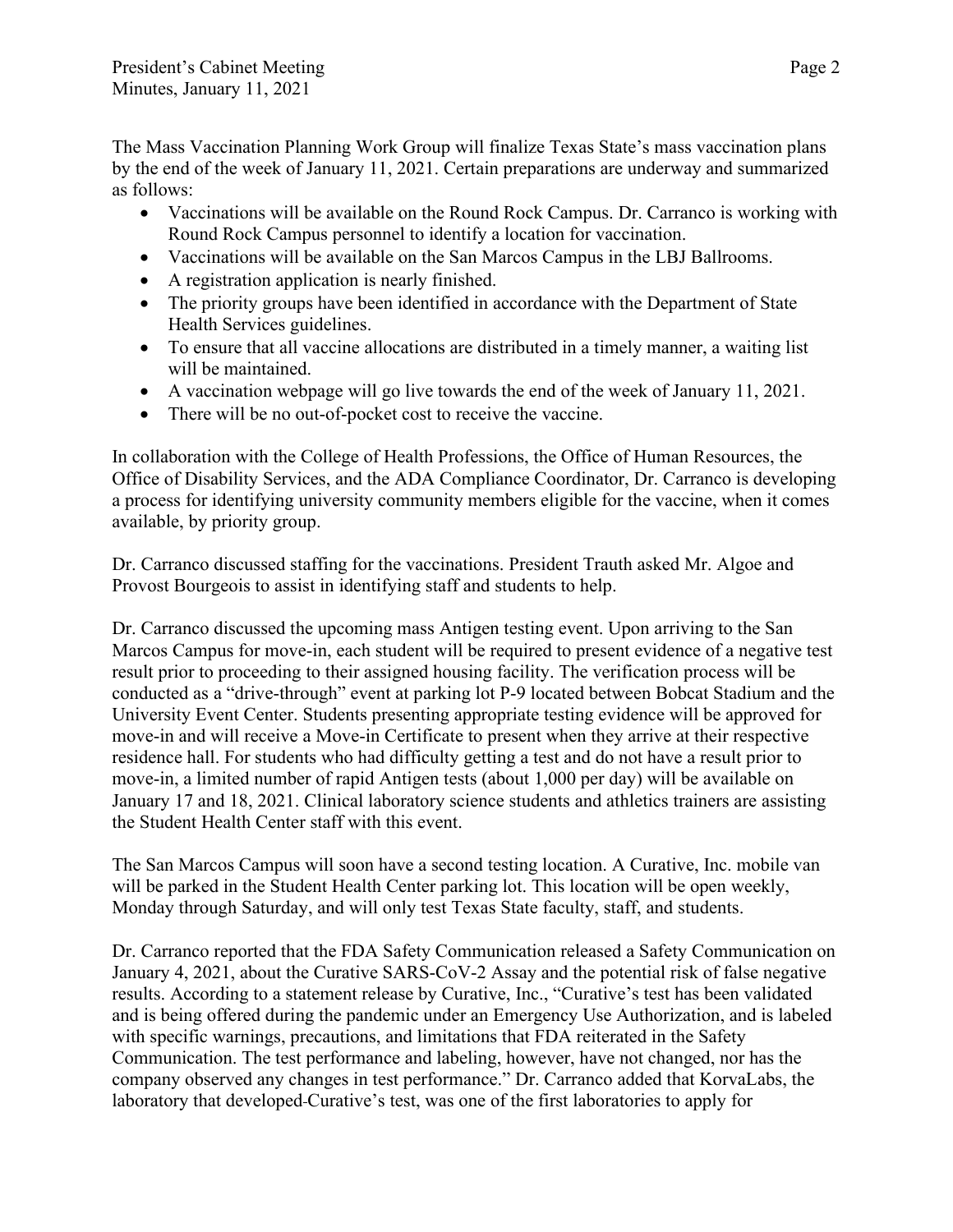Emergency Use Authorization, and the data included in the application was limited to test subjects experiencing COVID-19-related symptoms. The FDA Safety Communication does not indicate that the test is not accurate or reliable; rather, its use has only been authorized on symptomatic subjects and that there is a risk of false negatives when used on symptomatic persons beyond 14 days since the start of symptoms. As part of its testing strategy, the State of Texas has funded free testing by Curative, Inc., for residents throughout the entire state. As such, its use has been expanded to include asymptomatic residents. Curative, Inc. has been working with the FDA to address their concerns and these limitations, and they will continue to work interactively with the FDA through the Emergency Use Authorization process. Dr. Carranco recommended that the university continue using Curative testing on its campuses while Curative works with the FDA to address their concerns.

The Town Hall on January 15, 2021, at 1:30 p.m., will address the beginning of the spring 2021 semester for the Round Rock and San Marcos Campuses and provide a COVID-19 update, including information about the university's vaccine distribution plan.

## **Commencement (#143)**

Dr. Bourgeois and guest Dr. Vedaraman Sriraman discussed holding in-person commencement ceremonies for spring 2021 in Bobcat Stadium. Cabinet members approved in-person commencement ceremonies to be held May 13-14, 2021, and identified May 15, 2021, as a make-up day in case of bad weather. The following mitigation strategies will be implemented:

- All attendees will be required to wear face coverings.
- Candidates will be at least four feet apart.
- Groups of guests will be separated by at least two empty seats and one empty row in the stands.
- Candidates may invite up to seven guests.

There will be no virtual commencement ceremony. Instead, the in-person ceremonies will be streamed live.

President Trauth discussed possible ways (e.g., via video) to incorporate Texas State University System Board of Regent Alan Tinsley as the guest speaker and to present Mr. Earl Maxwell with an honorary doctorate degree during an in-person commencement.

Cabinet members began a preliminary discussion on whether to allow high school commencement ceremonies and athletic camps in our facilities during summer 2021. Dr. Teis will discuss these topics with the Department of Athletics staff and bring the item back to Cabinet at a later date.

## **Coordinating Board Meeting (#5)**

Dr. Lloyd discussed the January 21, 2021, Texas Higher Education Coordinating Board meeting. Agenda items highlighted were the National Research University Fund certification report for fiscal year 2020, the percentage of eligible developmental education students enrolled in both a